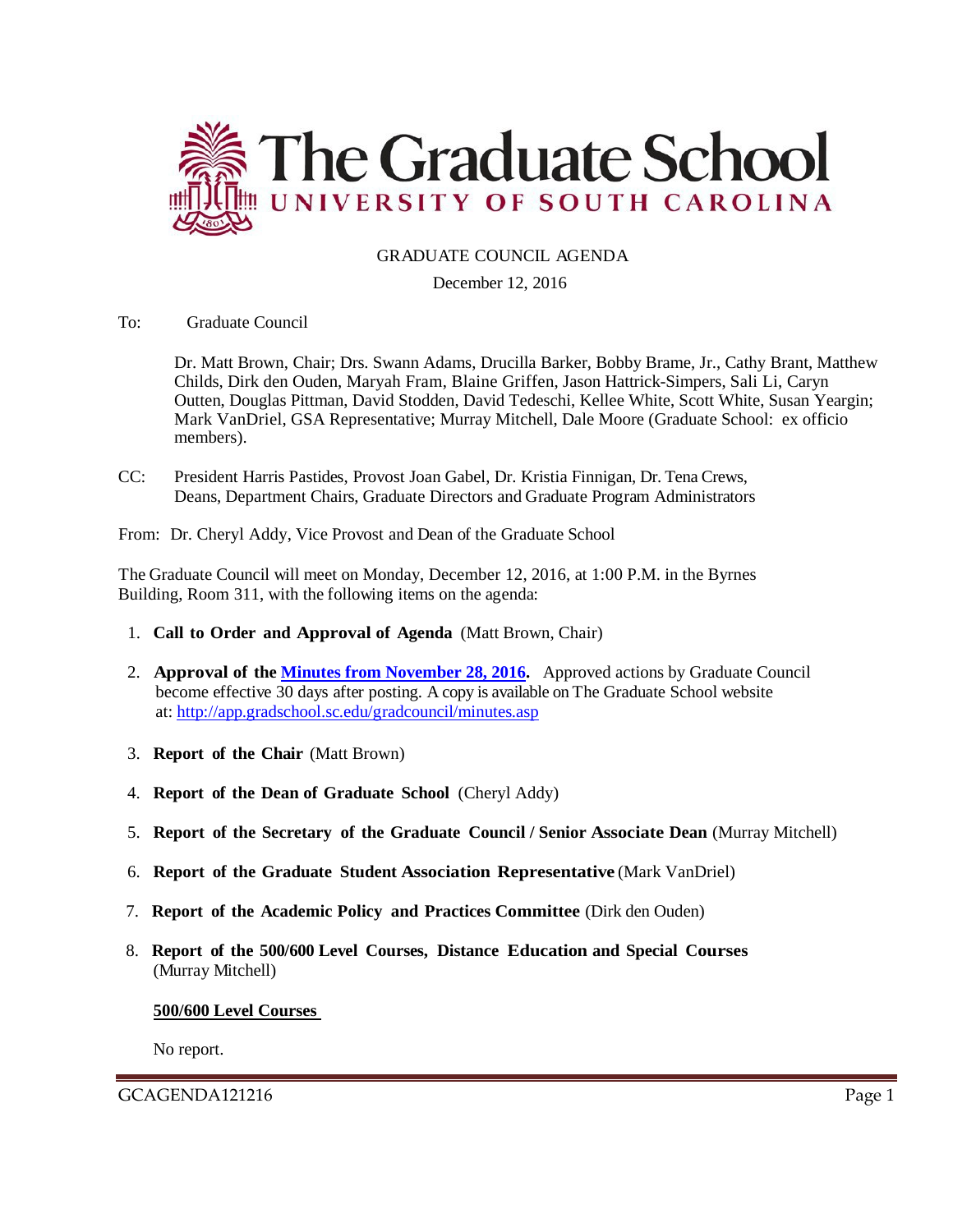## **Distance Education Delivery Courses**

No report.

## **Special Topics Courses**

**BADM 790** (3) Negotiations and Conflict Management in the Workplace, Spring 2017) **BIOS 794** (3) SAS Certification Preparation (Summer 2017) **EPID 794** (3) Special Topics in Epidemiology: GIS and Public Health (Spring 2017) **EXSC 555** (3) Measurement of Physical Activity (Spring 2017) **EXSC 755** (3) Overload and Resistance Training with Aging and Disease (Summer 2017) **SLIS 797** (3) Fundamentals of Public Policy and Program Evaluation (Summer 2017)

#### 9. **Associate Graduate Faculty Nominations** (Murray Mitchell)

No report.

#### 10. **Fellowships and Scholarships Committee** (Scott White)

#### 11. **Report of Science, Math, and Related Professional Programs Committee** (David Tedeschi)

Below is a list of proposals reviewed by the Committee. Each curricular action can be viewed at this Public Agenda review site[: https://sc.edu/programproposal/gradagenda/?id=19](https://sc.edu/programproposal/gradagenda/?id=19)

At this Public Agenda link, the individual proposals are not live-linked, but agenda items are listed in alphabetical order. To view the full proposals, GC members and Committee Chairs still need to go to the Committee Review site, and filter for "Committees", then for the "Committee" called "Added to Grad Council agenda."

- **BIOL 711** (3) Structure and Function of Nucleic Acids (Change to prerequisites). Fall 2017
- **BIOL 717** (3) Biological Chemistry (Change to prerequisites). Fall 2017
- **CHEM 751** (3) Biosynthesis of Macromolecules (Change to prerequisites). Spring 2017
- **CHEM 752** (3) Regulation and Integration of Metabolism (Cross-listed with BIOL 718) (Change to prerequisites). Fall 2017
- **CHEM 753** (3) Enzymology and Protein Chemistry (Cross-listed with BIOL 717) (Change to prerequisites). Fall 2017
- **COMD 748** (3) Speech Pathology Management of Patients with Tracheostomy  $\&$ Ventilator Dependency New Course Proposal, Fall 2017.
- **EPID 767** (3) GIS and Public Health Applications, Public Health, NCP: Spring 2017